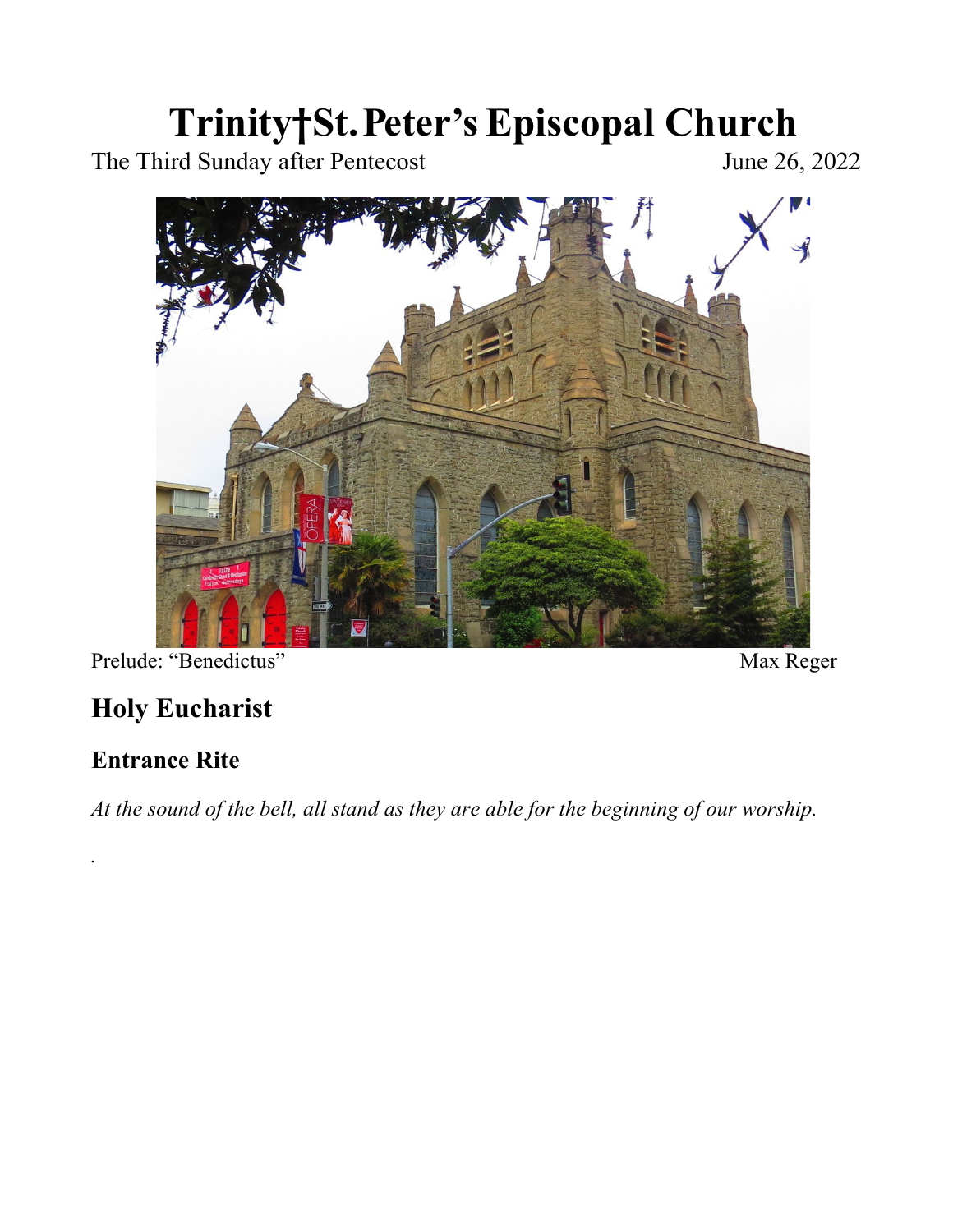

*Celebrant* Blessed be the one, holy, and living God. *People Glory to God for ever and ever.*

#### *Celebrant:*

Almighty God, to you all hearts are open, all desires known, and from you no secrets are hid: Cleanse the thoughts of our hearts by the inspiration of your Holy Spirit, that we may perfectly love you, and worthily magnify your holy Name; through Christ our Lord. *Amen*.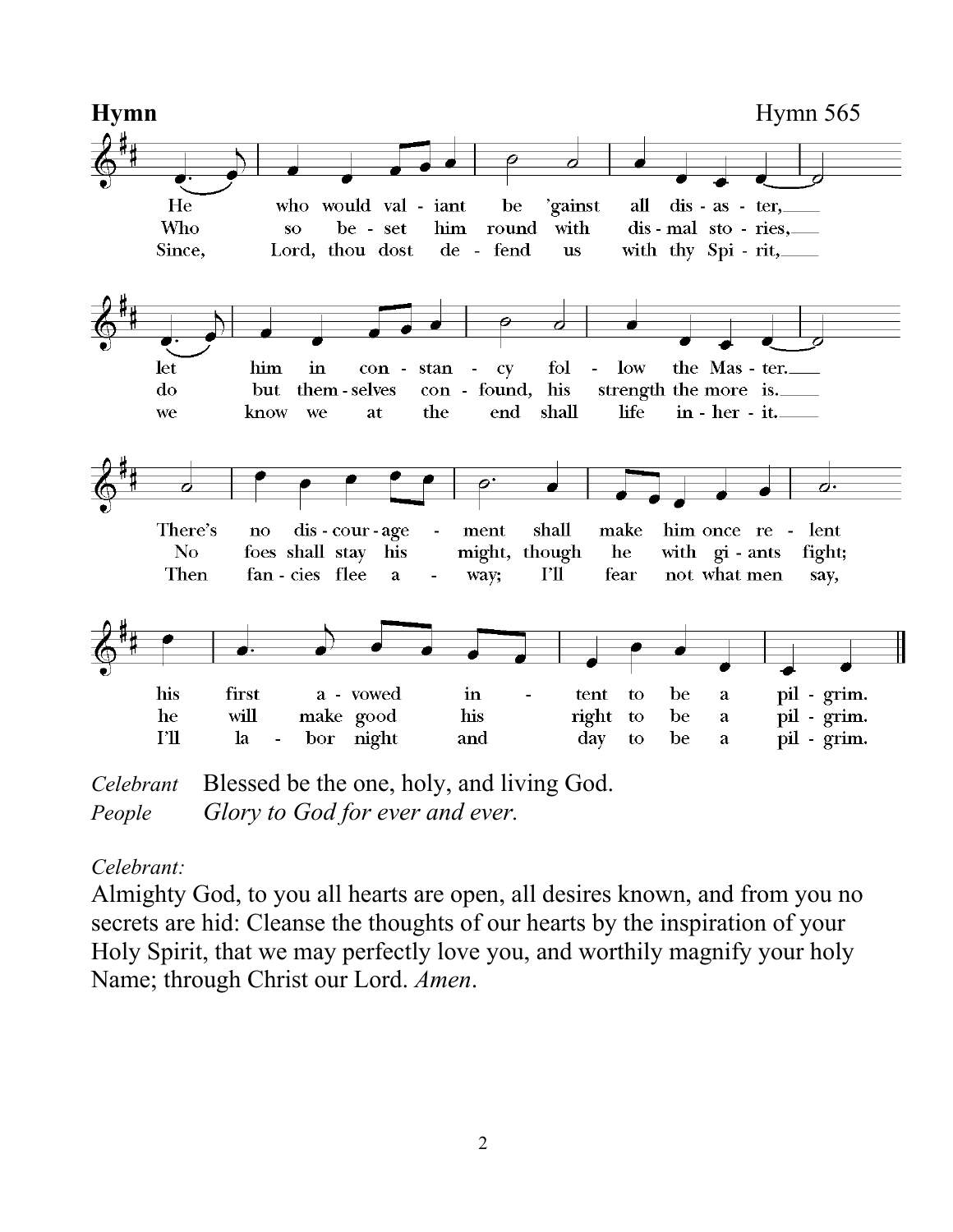

3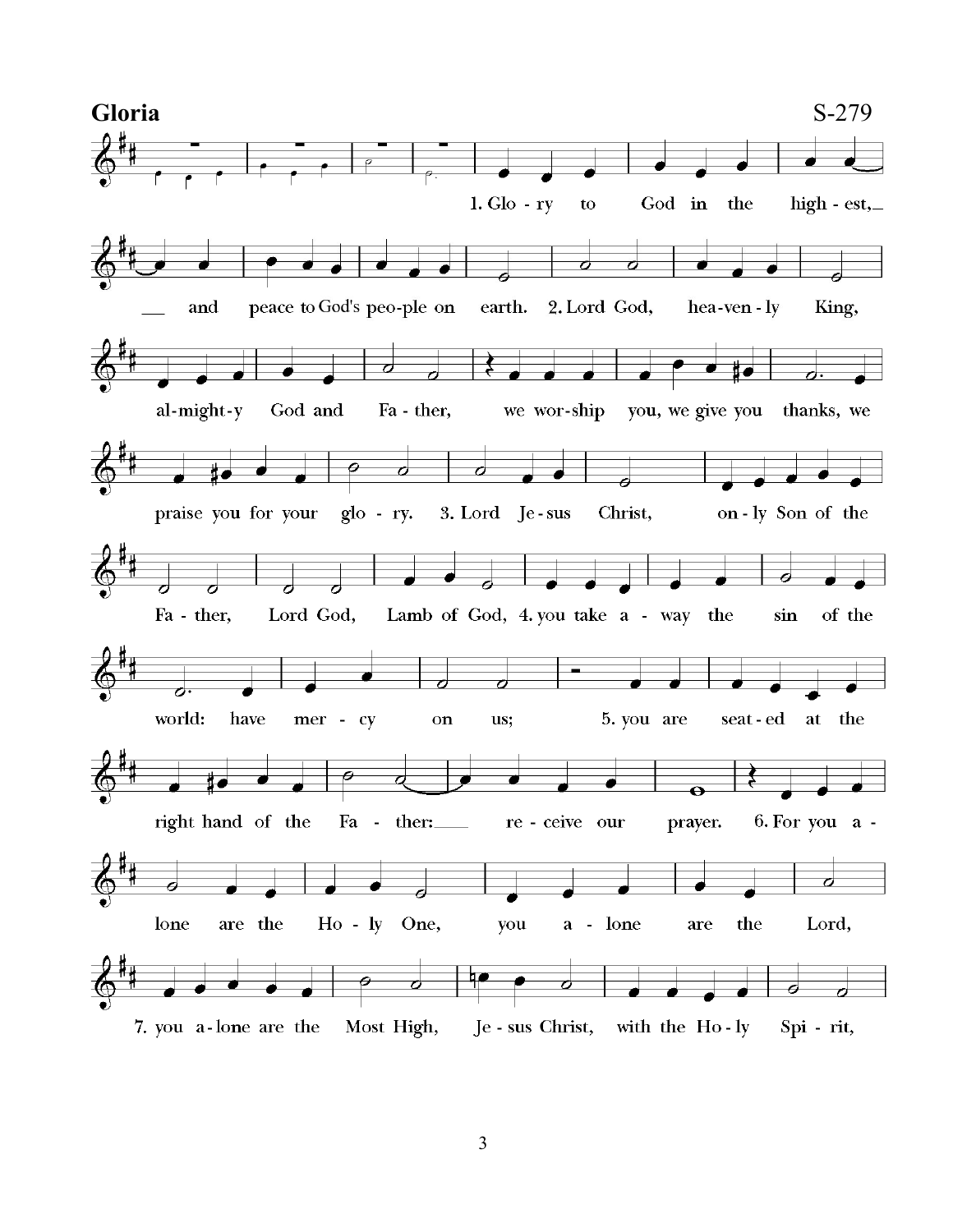

# **The Liturgy of the Word**

### **Collect of the Day**

| Celebrant | The Lord be with you. |
|-----------|-----------------------|
| People    | And also with you.    |
| Celebrant | Let us pray.          |

Almighty God, you have built your Church upon the foundation of the apostles and prophets, Jesus Christ himself being the chief cornerstone: Grant us so to be joined together in unity of spirit by their teaching, that we may be made a holy temple acceptable to you; through Jesus Christ our Lord, who lives and reigns with you and the Holy Spirit, one God, for ever and ever. *Amen.*

**First Reading** 1 Kings 19: 15-16, 19-21

*All sit.* 

A Reading from the First Book of Kings.

The Lord said to Elijah, "Go, return on your way to the wilderness of Damascus; when you arrive, you shall anoint Hazael as king over Aram. Also you shall anoint Jehu son of Nimshi as king over Israel; and you shall anoint Elisha son of Shaphat of Abel-meholah as prophet in your place."

So he set out from there, and found Elisha son of Shaphat, who was plowing. There were twelve yoke of oxen ahead of him, and he was with the twelfth. Elijah passed by him and threw his mantle over him. He left the oxen, ran after Elijah, and said, "Let me kiss my father and my mother, and then I will follow you." Then Elijah said to him, "Go back again; for what have I done to you?" He returned from following him, took the yoke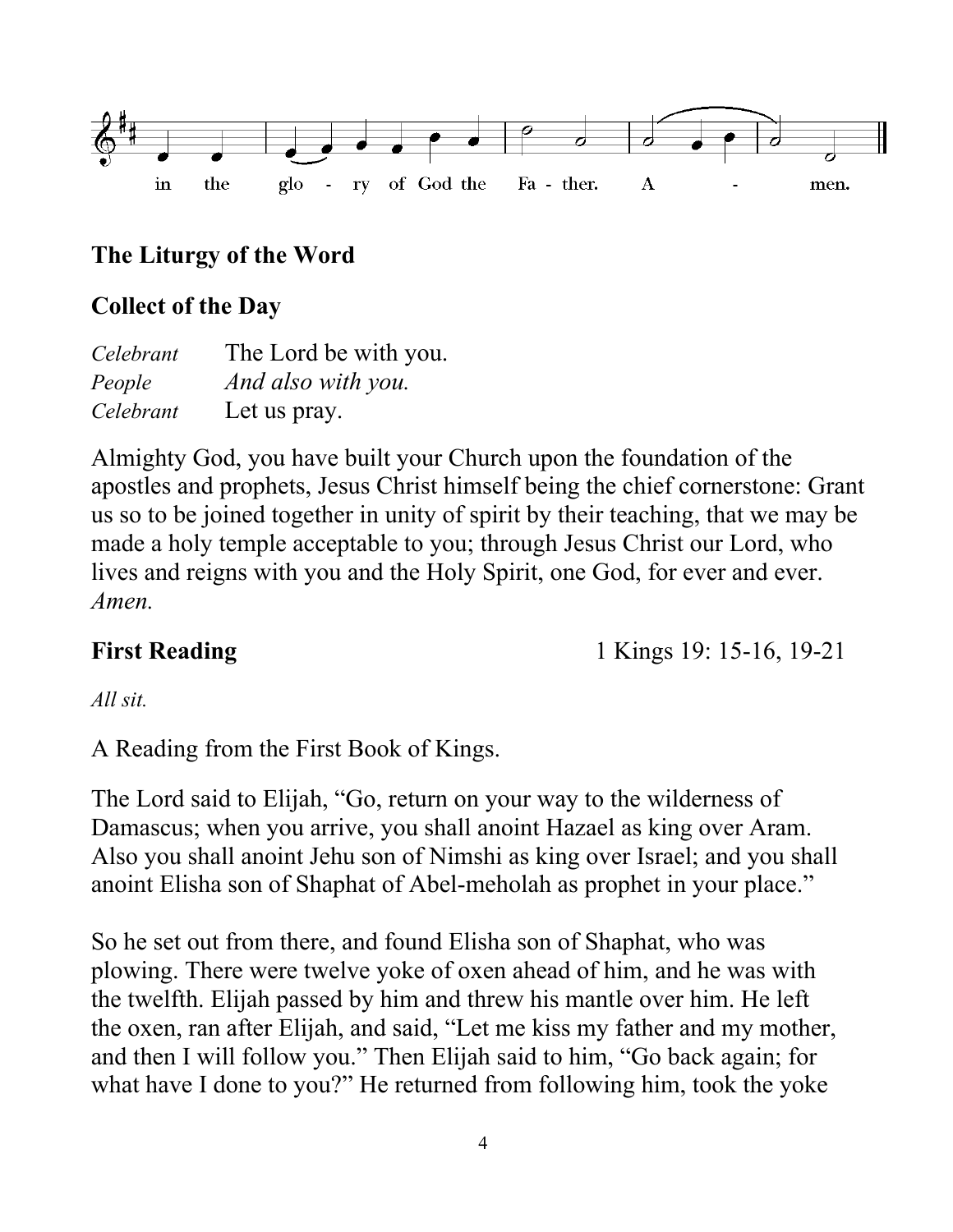of oxen, and slaughtered them; using the equipment from the oxen, he boiled their flesh, and gave it to the people, and they ate. Then he set out and followed Elijah, and became his servant.

*Reader* The Word of the Lord. *People Thanks be to God.* 

### **Psalm**

Psalm 16 *Conserva me, Domine* 

Refrain: *You are my inheritance, O Lord.* 

Verses:

1. Keep me, O God, for in you I take refuge; I say to the Lord, "My Lord are you. O Lord, my allotted portion and my cup, you it is who hold fast my lot."

2. I bless the Lord who counsels me; even in the night my heart exhorts me. I set the Lord ever before me; with him at my right hand I shall not be disturbed.

3. Therefore my heart is glad and my soul rejoices, my body, too, abides in confidence; Because you will not abandon my soul to the netherworld, nor will you suffer your faithful one to undergo corruption.

4. You will show me the path to life, fullness of joys in your presence, the delights at your right hand for ever.

*Refrain* 

**Second Reading** Galatians 5: 1, 13-25

A Reading from the Letter to the Galatians.

For freedom Christ has set us free. Stand firm, therefore, and do not submit again to a yoke of slavery.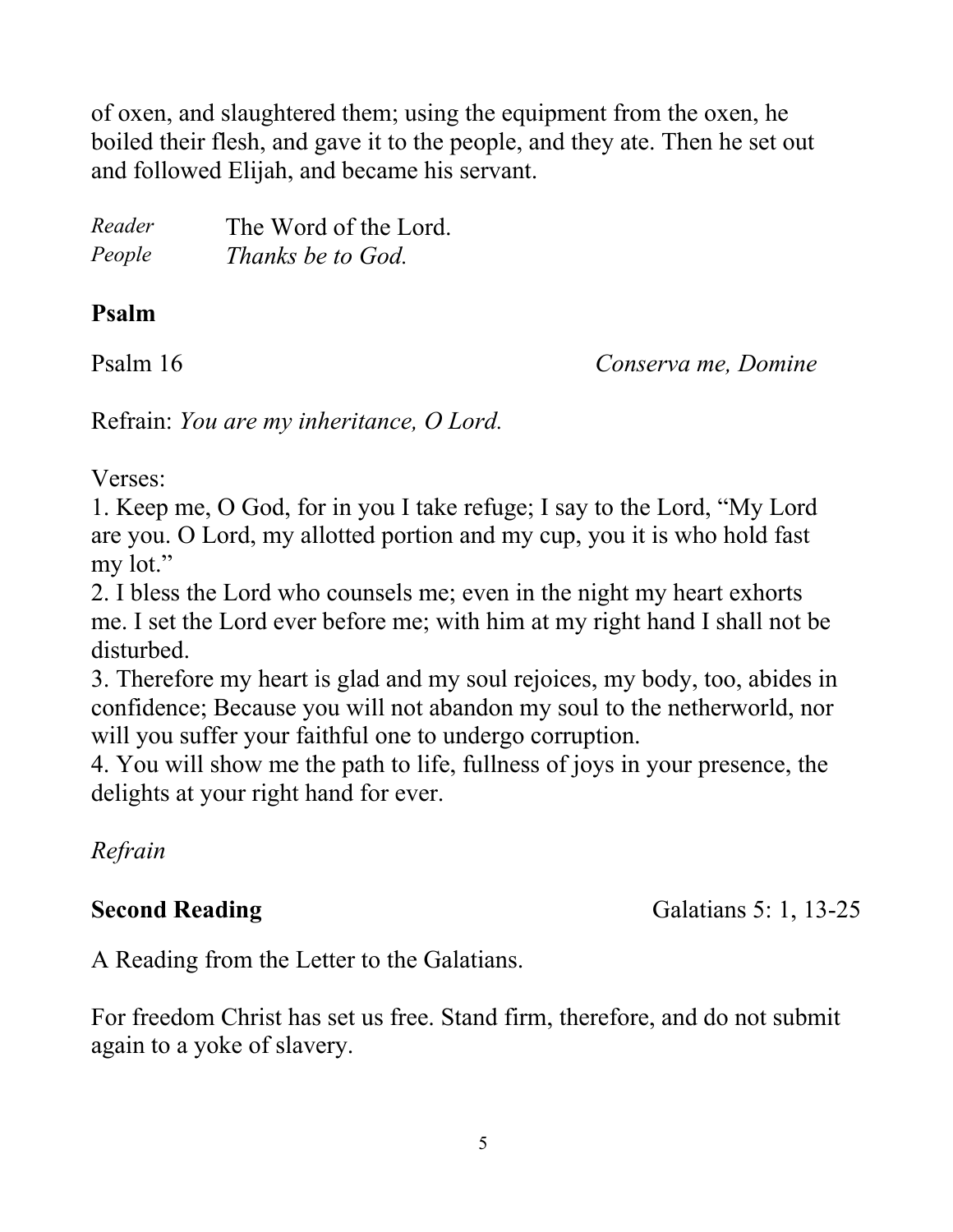For you were called to freedom, brothers and sisters; only do not use your freedom as an opportunity for self-indulgence, but through love become slaves to one another. For the whole law is summed up in a single commandment, "You shall love your neighbor as yourself." If, however, you bite and devour one another, take care that you are not consumed by one another.

Live by the Spirit, I say, and do not gratify the desires of the flesh. For what the flesh desires is opposed to the Spirit, and what the Spirit desires is opposed to the flesh; for these are opposed to each other, to prevent you from doing what you want. But if you are led by the Spirit, you are not subject to the law. Now the works of the flesh are obvious: fornication, impurity, licentiousness, idolatry, sorcery, enmities, strife, jealousy, anger, quarrels, dissensions, factions, envy, drunkenness, carousing, and things like these. I am warning you, as I warned you before: those who do such things will not inherit the kingdom of God.

By contrast, the fruit of the Spirit is love, joy, peace, patience, kindness, generosity, faithfulness, gentleness, and self-control. There is no law against such things. And those who belong to Christ Jesus have crucified the flesh with its passions and desires. If we live by the Spirit, let us also be guided by the Spirit.

| Reader | The Word of the Lord. |
|--------|-----------------------|
| People | Thanks be to God.     |

**Holy Gospel** Luke 9: 51-62

*All stand as are able.* 

*Celebrant* The Holy Gospel of our Lord Jesus Christ according to Luke. *People Glory to you, Lord Christ.* 

When the days drew near for Jesus to be taken up, he set his face to go to Jerusalem. And he sent messengers ahead of him. On their way they entered a village of the Samaritans to make ready for him; but they did not receive him, because his face was set toward Jerusalem. When his disciples James and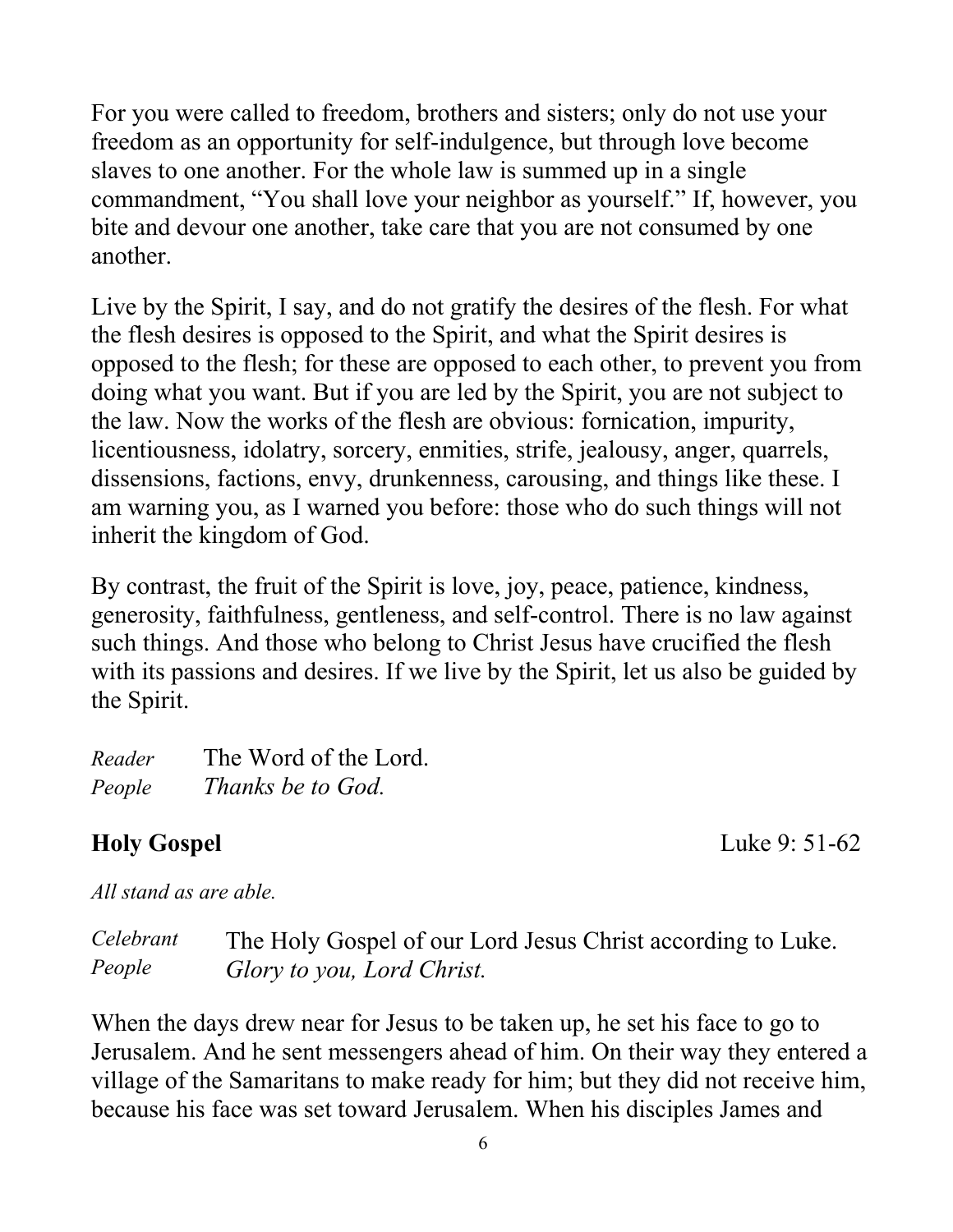John saw it, they said, "Lord, do you want us to command fire to come down from heaven and consume them?" But he turned and rebuked them. Then they went on to another village.

As they were going along the road, someone said to him, "I will follow you wherever you go." And Jesus said to him, "Foxes have holes, and birds of the air have nests; but the Son of Man has nowhere to lay his head." To another he said, "Follow me." But he said, "Lord, first let me go and bury my father." But Jesus said to him, "Let the dead bury their own dead; but as for you, go and proclaim the kingdom of God." Another said, "I will follow you, Lord; but let me first say farewell to those at my home." Jesus said to him, "No one who puts a hand to the plow and looks back is fit for the kingdom of God."

| Celebrant | The Gospel of the Lord.            |
|-----------|------------------------------------|
| People    | <i>Praise to you, Lord Christ.</i> |
| All sit.  |                                    |

#### **Sermon**

*Pause — a time for reflection* 

### **Nicene Creed**

*All stand as are able.* 

We believe in one God, the Father, the Almighty, maker of heaven and earth, of all that is, seen and unseen. We believe in one Lord, Jesus Christ, the only Son of God, eternally begotten of the Father, God from God, Light from Light, true God from true God, begotten, not made, of one Being with the Father. Through him all things were made.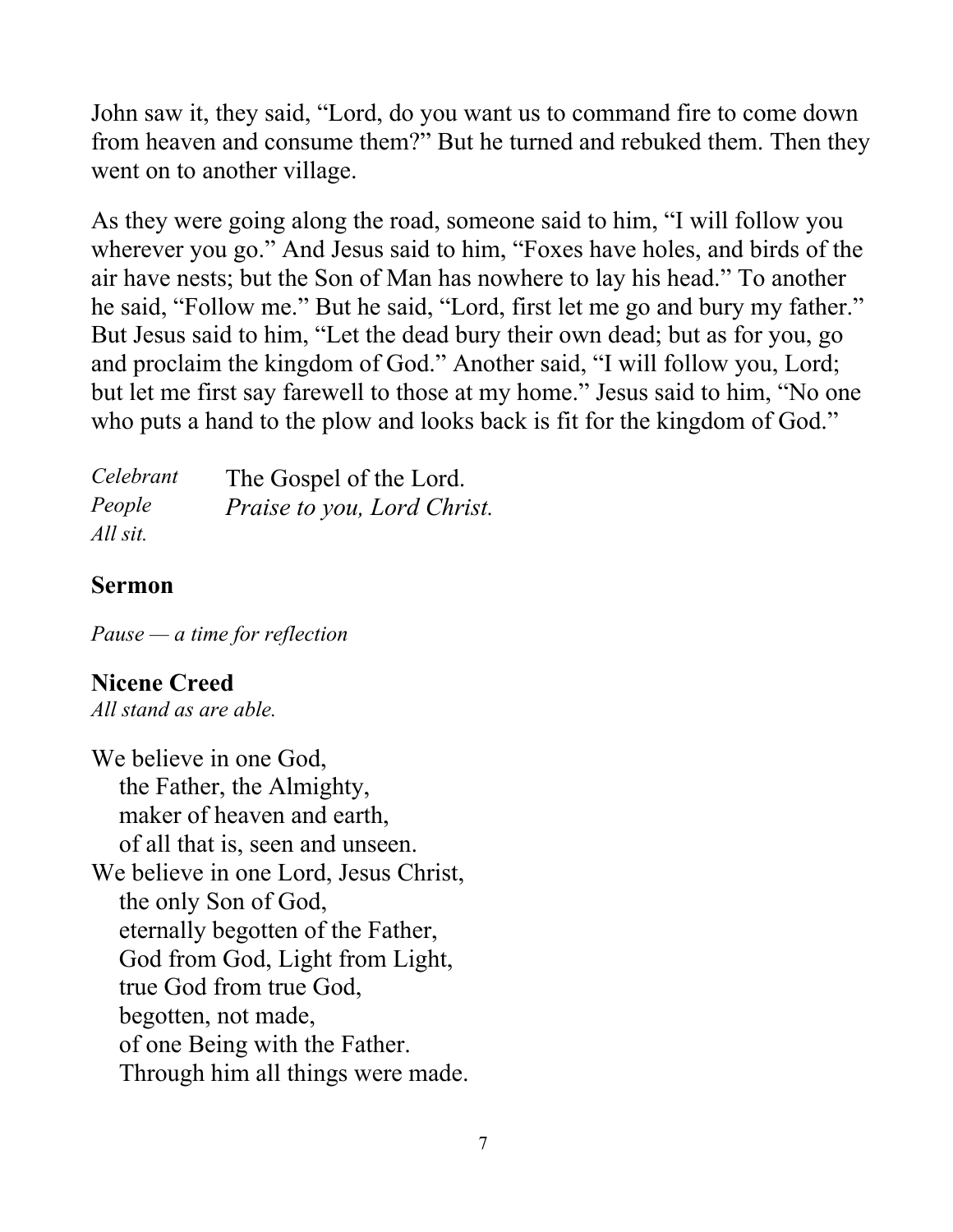For us and for our salvation he came down from heaven: by the power of the Holy Spirit he became incarnate from the Virgin Mary, and was made man. For our sake he was crucified under Pontius Pilate; he suffered death and was buried. On the third day he rose again in accordance with the Scriptures; he ascended into heaven and is seated at the right hand of the Father. He will come again in glory to judge the living and the dead, and his kingdom will have no end. We believe in the Holy Spirit, the Lord, the giver of life, who proceeds from the Father, who with the Father and the Son is worshiped and glorified, who has spoken through the prophets. We believe in one holy catholic and apostolic Church. We acknowledge one baptism for the forgiveness of sins. We look for the resurrection of the dead, and the life of the world to come. Amen.

### **Prayers of the People**

*All remain standing, as they are able.* 

In peace, let us pray to the Lord, saying, "Lord, have mercy."

For the holy Church of God, that it may be filled with truth and love, and be found without fault at the day of your coming, we pray to you, O Lord.

*Lord, have mercy.* 

For Michael our Presiding Bishop, for Marc our own Bishop, for all bishops and other ministers, and for all the holy people of God, we pray to you, O Lord.

*Lord, have mercy.*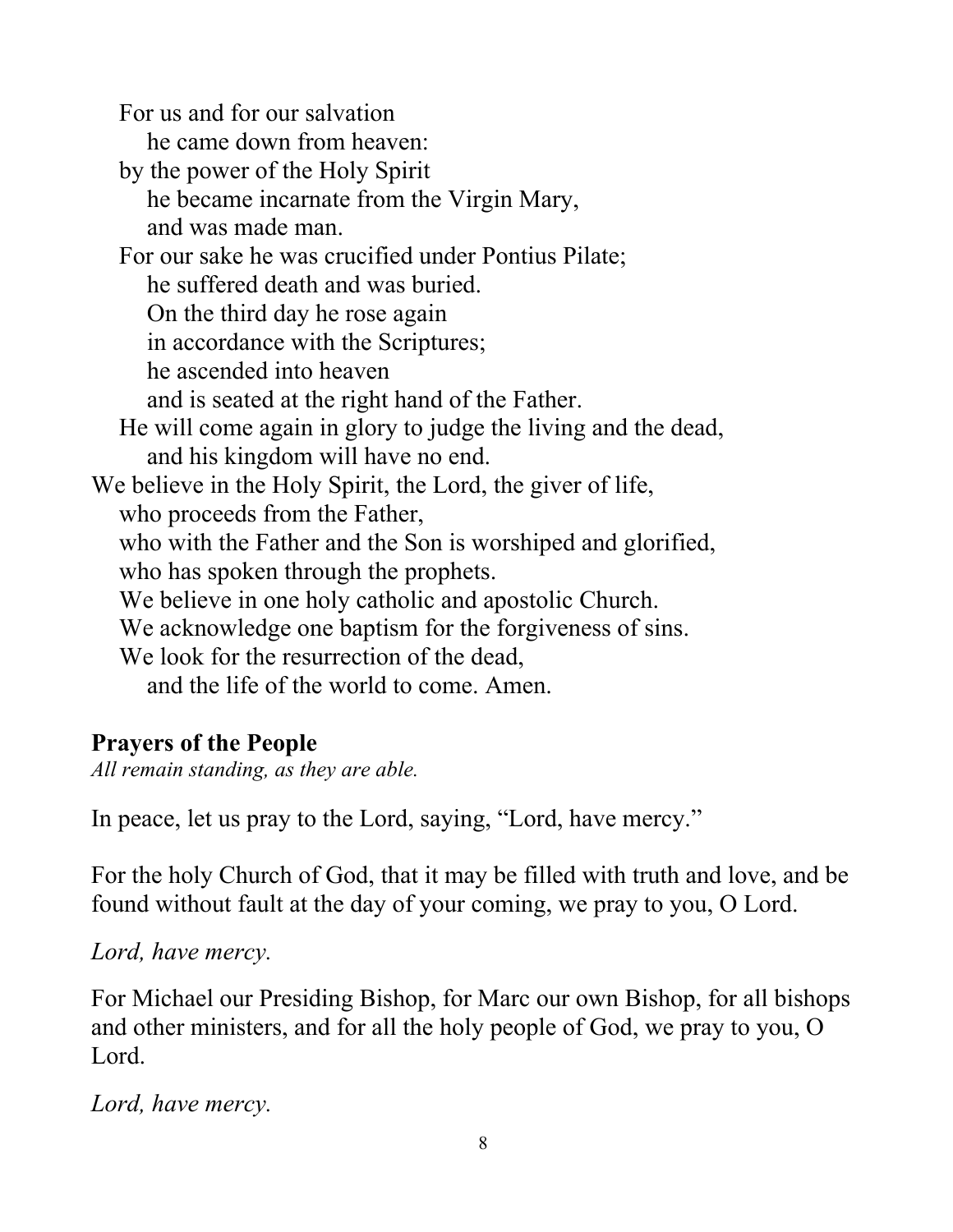For all who fear God and believe in you, Lord Christ, that our divisions may cease, and that all may be one as you and the Father are one, we pray to you, O Lord.

*Lord, have mercy.* 

For the mission of the Church, that in faithful witness it may preach the Gospel to the ends of the earth, we pray to you, O Lord.

*Lord, have mercy.* 

For the peace of the world, that a spirit of respect and forbearance may grow among nations and peoples, we pray to you, O Lord.

*Lord, have mercy.* 

For those in positions of public trust, that they may serve justice, and promote the dignity and freedom of every person, we pray to you, O Lord.

*Lord, have mercy.* 

For the poor, the persecuted, the sick, and all who suffer; for refugees, prisoners, and all who are in danger; that they may be relieved and protected, we pray to you, O Lord.

### *Lord, have mercy.*

For this congregation, that we may be delivered from hardness of heart, and show forth your glory in all that we do, we pray to you, O Lord.

*Lord, have mercy.* 

For all who have commended themselves to our prayers; for our families, friends, and neighbors; that being freed from anxiety, they may live in joy, peace, and health, we pray to you, O Lord.

*Lord, have mercy.*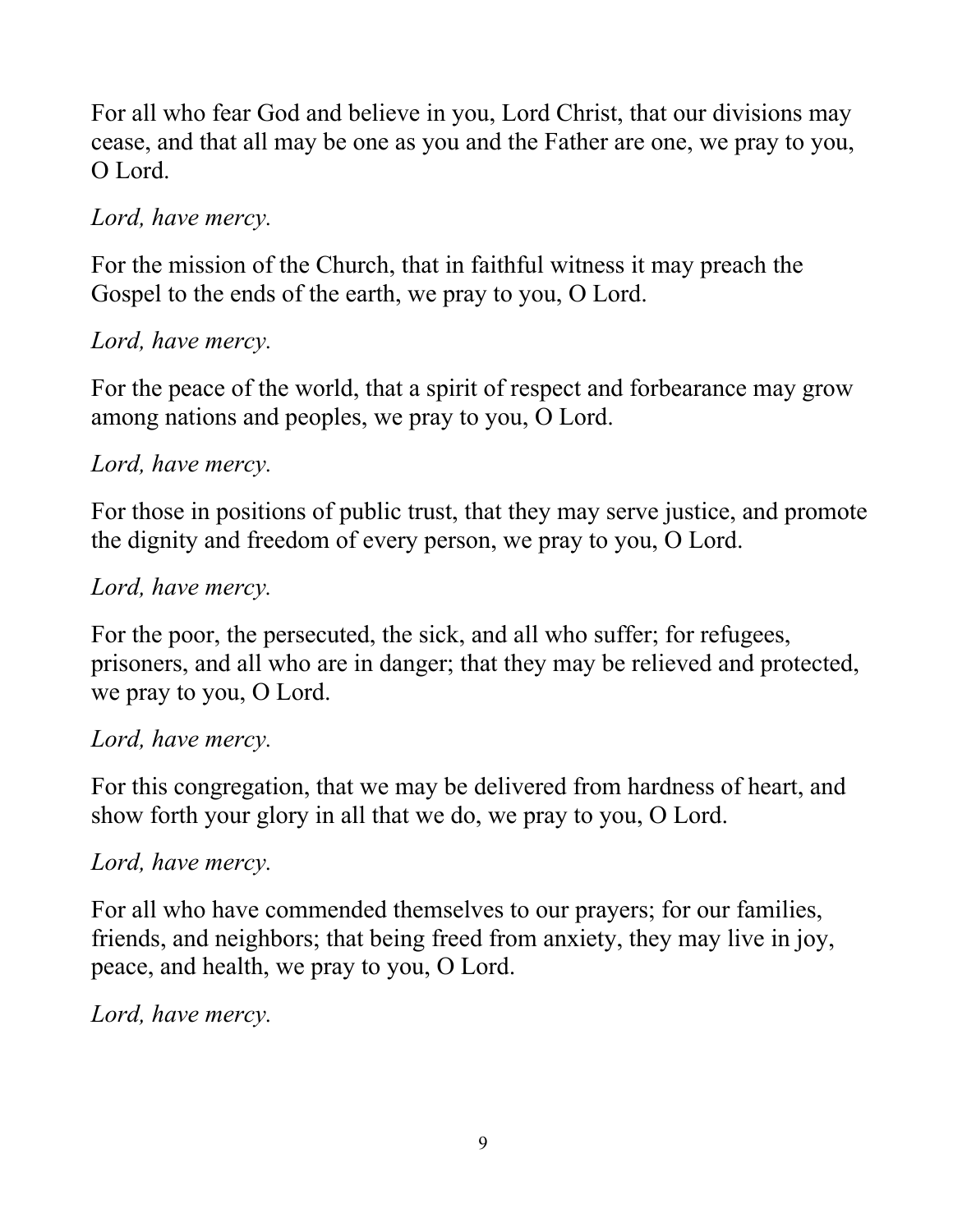For all who have died in the communion of your Church, and those whose faith is known to you alone, that, with all the saints, they may have rest in that place where there is no pain or grief, but life eternal, we pray to you, O Lord.

#### *Lord, have mercy.*

Rejoicing in the fellowship of all the saints, let us commend ourselves, and one another, and all our life to Christ our God.

*To you, O Lord our God.* 

*Silence* 

#### *Celebrant:*

For yours is the majesty, O Father, Son, and Holy Spirit; yours is the kingdom and the power and the glory, now and for ever. *Amen.* 

### **Confession of Sin**

*Celebrant:* Let us confess our sins against God and our neighbor.

#### *Minister and People*

Most merciful God, we confess that we have sinned against you in thought, word, and deed, by what we have done, and by what we have left undone. We have not loved you with our whole heart; we have not loved our neighbors as ourselves. We are truly sorry and we humbly repent. For the sake of your Son Jesus Christ, have mercy on us and forgive us; that we may delight in your will, and walk in your ways, to the glory of your Name. Amen.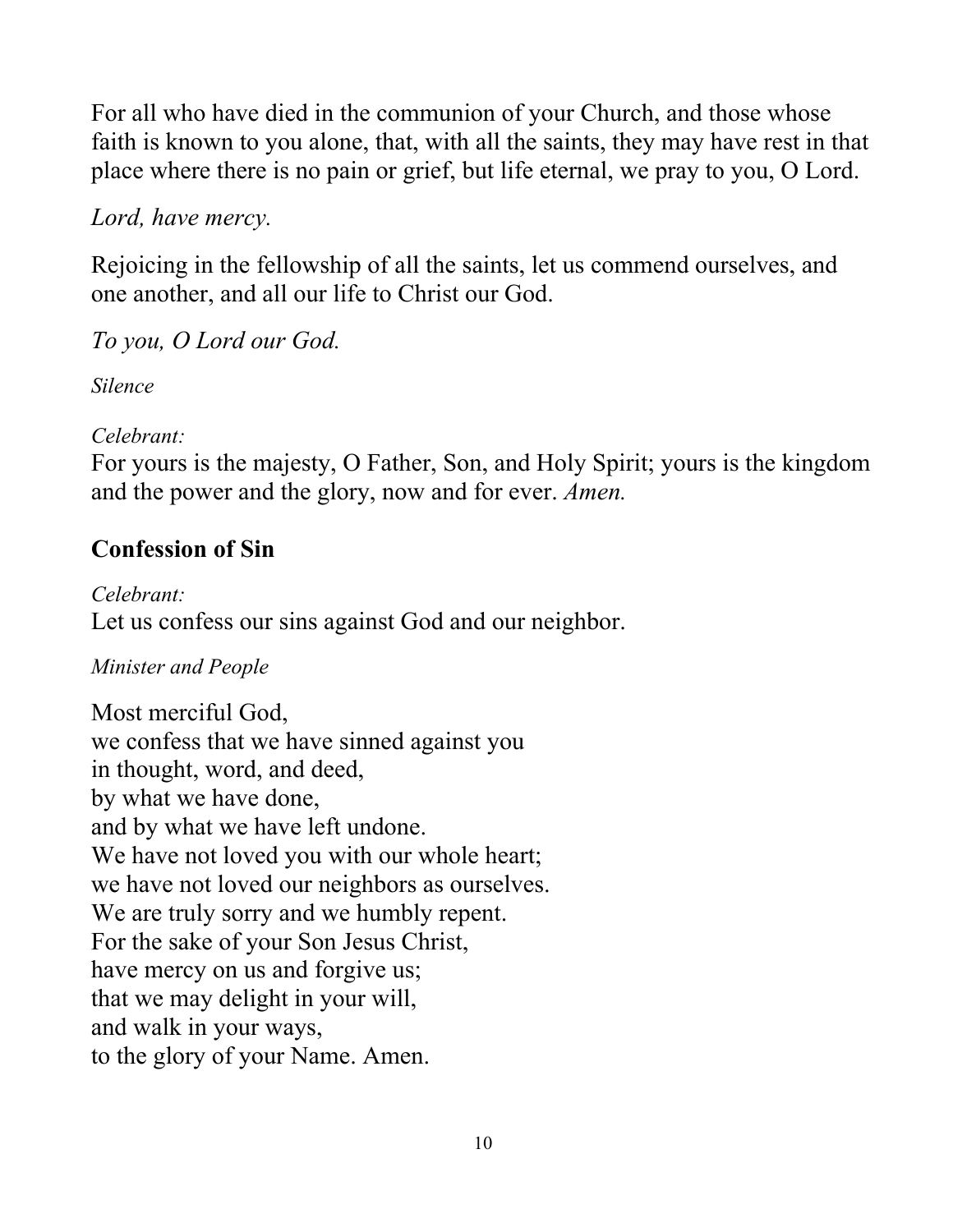*The Bishop when present, or the Priest, stands and says* 

Almighty God have mercy on you, forgive you all your sins through our Lord Jesus Christ, strengthen you in all goodness, and by the power of the Holy Spirit keep you in eternal life. *Amen*.

#### **Peace**

*All stand as are able.* 

| Celebrant | The peace of the Lord be always with you. |
|-----------|-------------------------------------------|
| People    | And also with you.                        |

*Then the Minister and the People may greet one another in the name of the Lord.* 

#### **Announcements**

*Announcements may be made at this point in the service, during which the people may be seated.* 

#### **Holy Communion**

*The Celebrant says* 

Offer to God a sacrifice of thanksgiving, and make good your vows to the Most High.

*All stand as are able.*

**Choral Anthem**: "Jesus calls us o'er the tumult"Words by Cecil Frances Alexander Music: "Restoration" from The Southern Harmony

 Jesus call us: o'er the tumult of our life's wild, restless sea, day by day his clear voice soundeth, saying, "Christian, follow me."

 In our joys and in our sorrows, days of toil and hours of ease, still he calls, in cares and pleasures, "Christian, love me more than these."

 Jesus calls us! By thy mercies, Savior, may we hear thy call, give our hearts to thine obedience, serve and love thee best of all.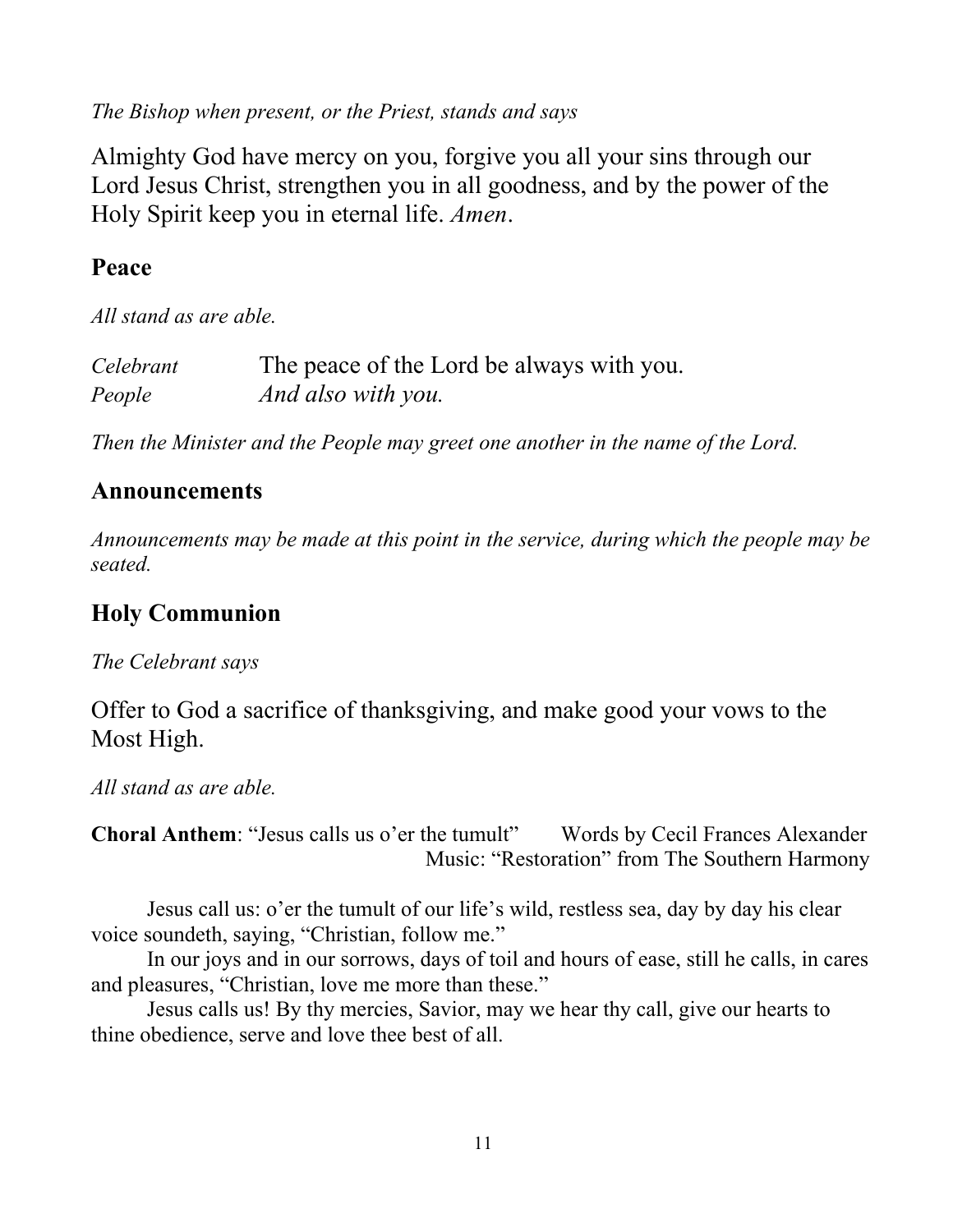## **Great Thanksgiving**

*All remain standing as are able.* 

| Celebrant | The Lord be with you.                      |
|-----------|--------------------------------------------|
| People    | And also with you.                         |
| Celebrant | Lift up your hearts.                       |
| People    | We lift them to the Lord.                  |
| Celebrant | Let us give thanks to the Lord our God.    |
| People    | It is right to give God thanks and praise. |

*The Celebrant continues* 

It is right, and a good and joyful thing, always and everywhere to give thanks to you, God Almighty, Creator of heaven and earth.

For you are the source of light and life; you made us in your image, and called us to new life in Jesus Christ our Lord.

Therefore we praise you, joining our voices with Angels and Archangels and with all the company of heaven, who for ever sing this hymn to proclaim the glory of your Name:

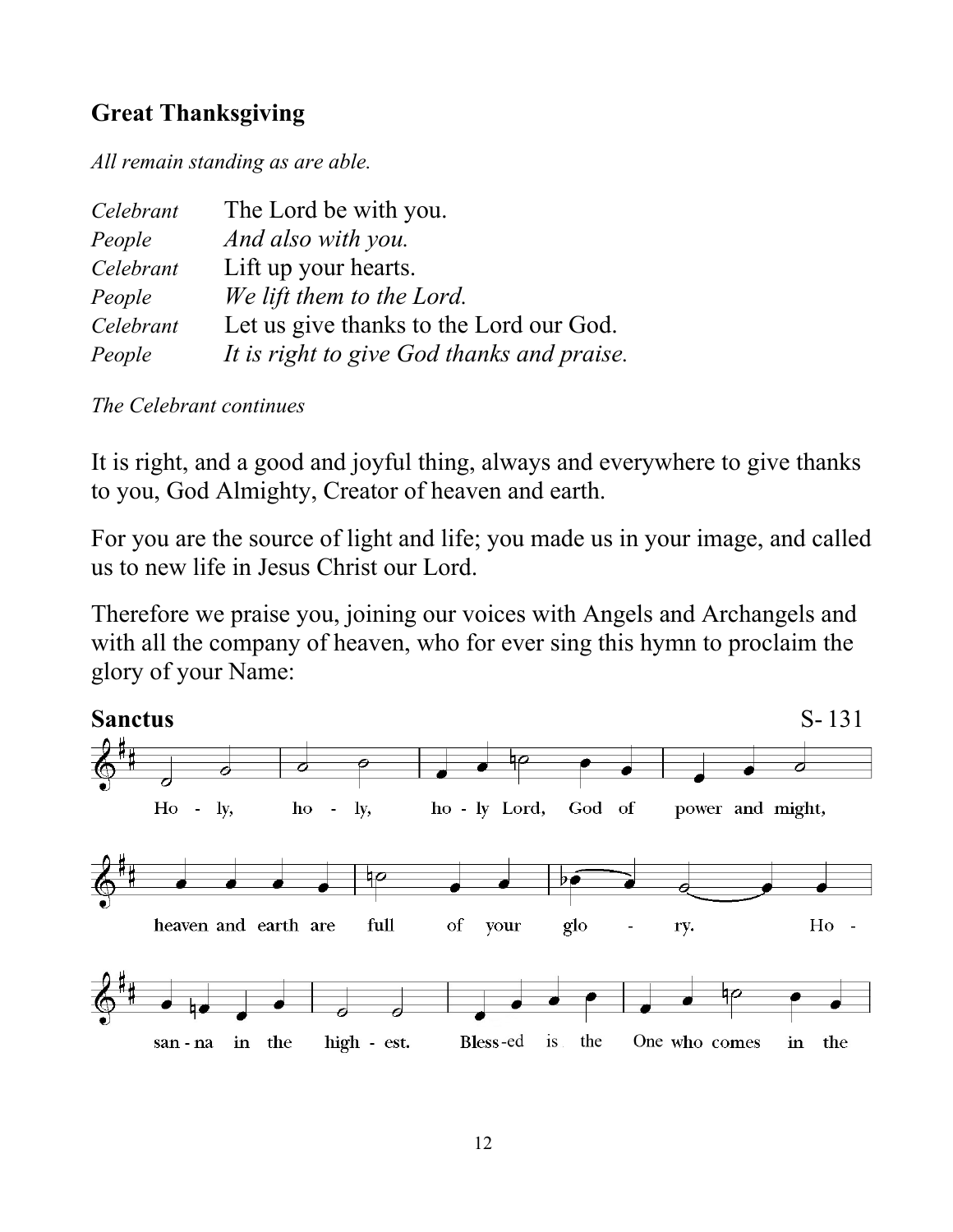

#### *Then the Celebrant continues*

We give thanks to you, O God, for the goodness and love which you have made known to us in creation; in the calling of Israel to be your people; in your Word spoken through the prophets; and above all in the Word made flesh, Jesus, your Son. For in these last days you sent Jesus to be incarnate from the Virgin Mary, to be the Savior and Redeemer of the world. In Jesus, you have delivered us from evil, and made us worthy to stand before you. In Jesus, you have brought us out of error into truth, out of sin into righteousness, out of death into life.

On the night before he died for us, our Lord Jesus Christ took bread; and when he had given thanks to you, he broke it, and gave it to his disciples, and said, "Take, eat: This is my Body, which is given for you. Do this for the remembrance of me."

After supper he took the cup of wine; and when he had given thanks, he gave it to them, and said, "Drink this, all of you: This is my Blood of the new Covenant, which is shed for you and for many for the forgiveness of sins. Whenever you drink it, do this for the remembrance of me."

Therefore, according to his command, O God,

*We remember his death, We proclaim his resurrection, We await his coming in glory;* 

*The Celebrant continues* 

And we offer our sacrifice of praise and thanksgiving to you, O Lord of all; presenting to you, from your creation, this bread and this wine.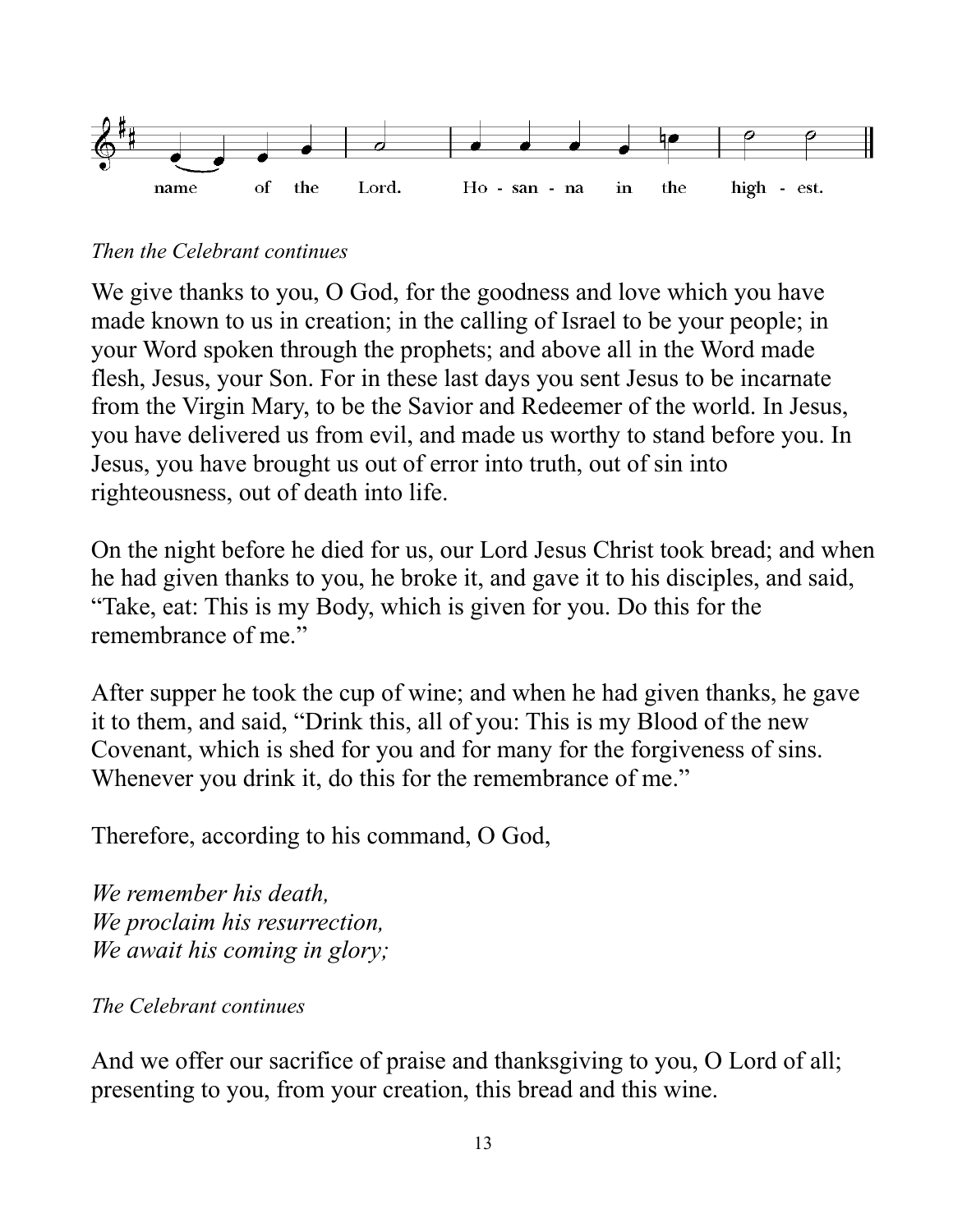We pray you, gracious God, to send your Holy Spirit upon these gifts that they may be the Sacrament of the Body of Christ and his Blood of the new Covenant. Unite us to your Son in his sacrifice, that we may be acceptable through him, being sanctified by the Holy Spirit. In the fullness of time, put all things in subjection under your Christ, and bring us to that heavenly country where, with Saint Peter, Saint Mary Magdalene, Saint Francis, and all your saints, we may enter the everlasting heritage of your sons and daughters; through Jesus Christ our Lord, the firstborn of all creation, the head of the Church, and the author of our salvation.

By Christ, and with Christ, and in Christ, in the unity of the Holy Spirit all honor and glory is yours, Almighty Father, now and for ever. AMEN.

As our Savior Christ has taught us we are bold to say:

#### *Celebrant and People*

Our Father and Mother, who art in heaven, hallowed be thy Name, thy kingdom come, thy will be done, on earth as it is in heaven. Give us this day our daily bread. And forgive us our trespasses, as we forgive those who trespass against us. And lead us not into temptation, but deliver us from evil. For thine is the kingdom, and the power, and the glory, for ever and ever. Amen.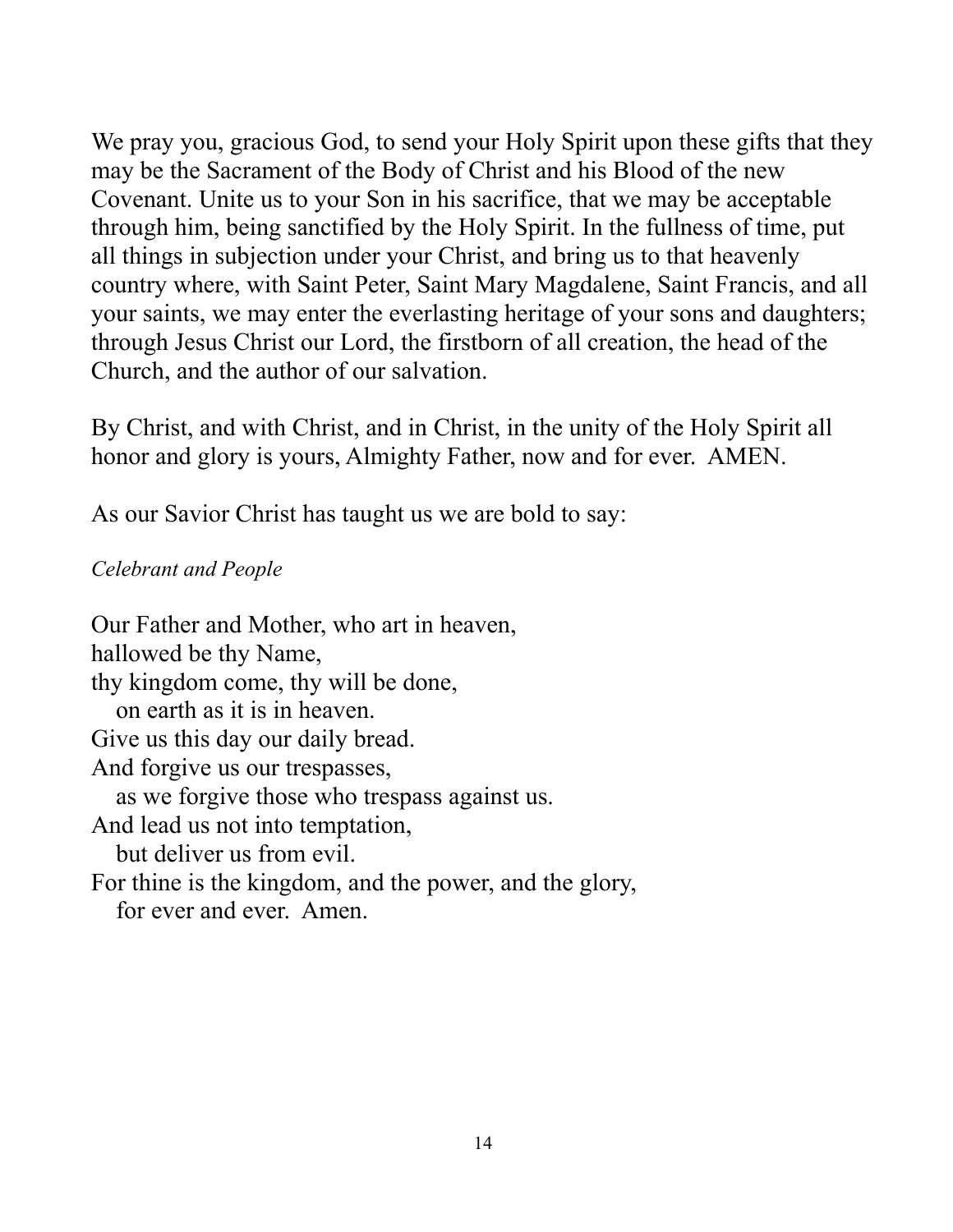### **The Breaking of the Bread**

Christ our Passover is sacrificed for us; *Therefore let us keep the feast.* 



The Gifts of God for the People of God.

*The People may be seated; the usher will indicate each row for communion. All who feel called are welcome to receive communion; alternatively, you may cross your arms over your chest if you prefer to receive a blessing.*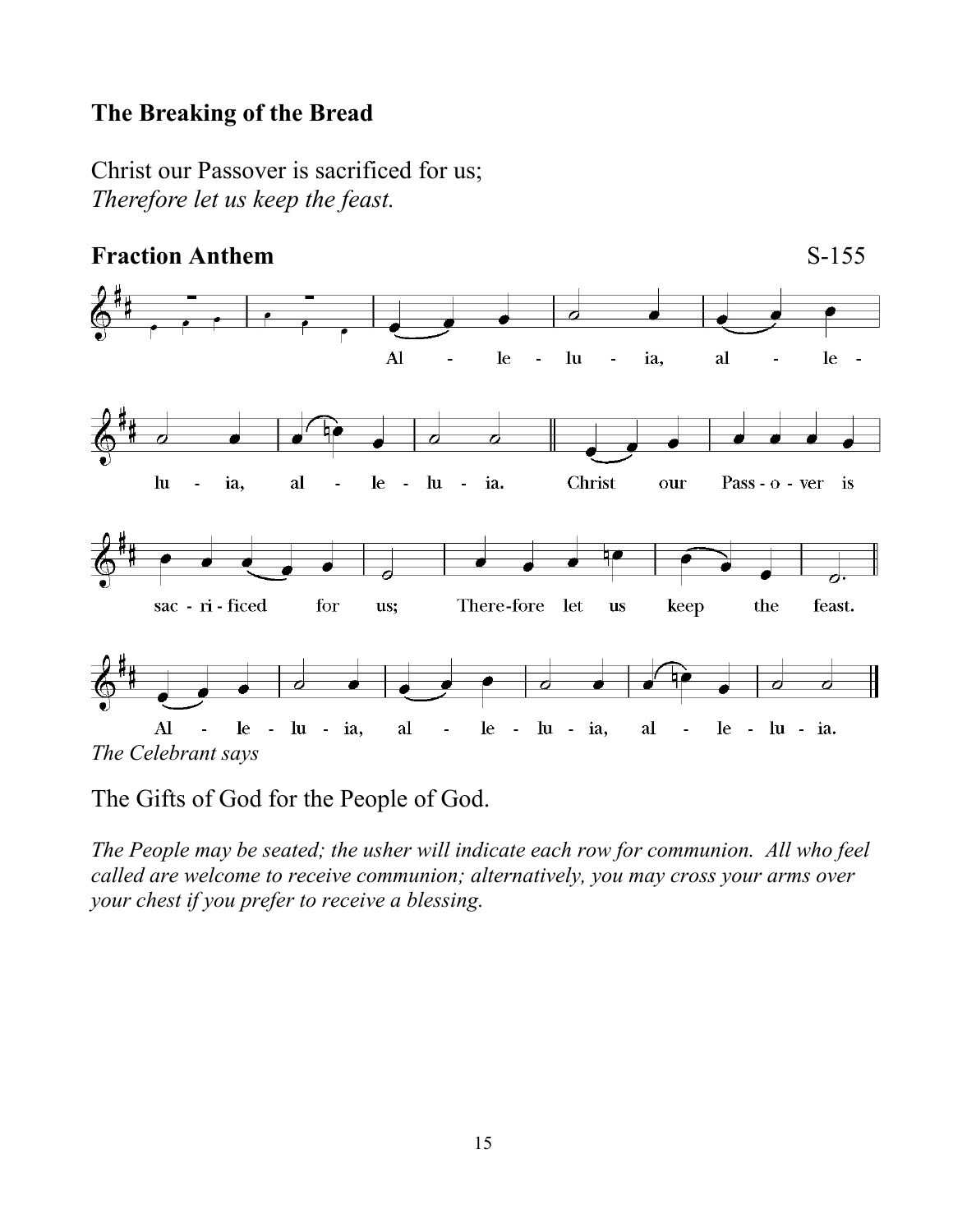

*After Communion, the Celebrant says* 

Let us pray.

*Celebrant and People, all standing as they are able* 

Almighty and everliving God, we thank you for feeding us with the spiritual food of the most precious Body and Blood of your Son our Savior Jesus Christ; and for assuring us in these holy mysteries that we are living members of the Body of your Son, and heirs of your eternal kingdom.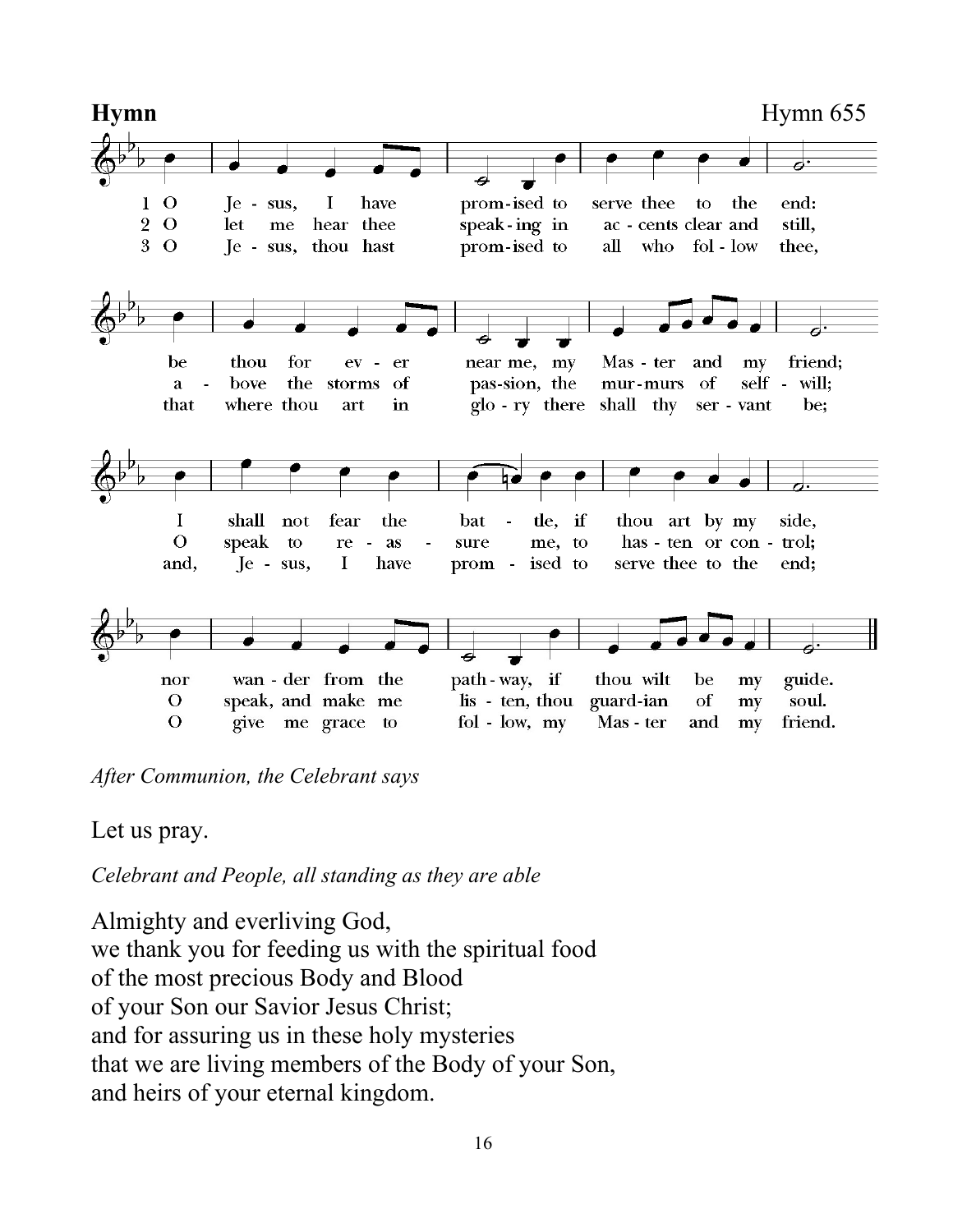And now, God, send us out to do the work you have given us to do, to love and serve you as faithful witnesses of Christ our Lord. To him, to you, and to the Holy Spirit, be honor and glory, now and for ever. Amen.

### **Blessing**

*The priest blesses the people, saying* 

God's Blessing be with you, Christ's peace be with you, the Spirit's outpouring be with you, now and always. *Amen*.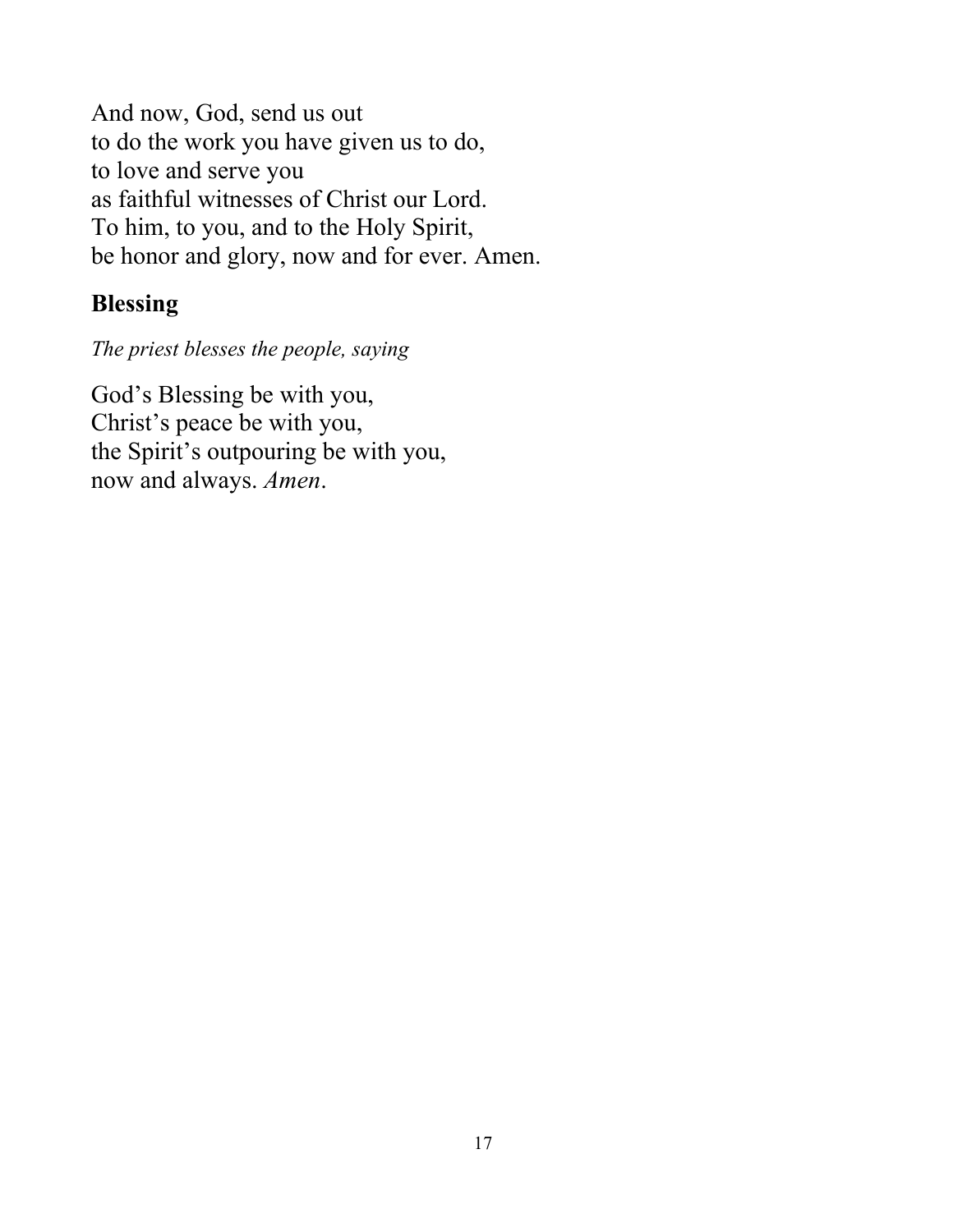

18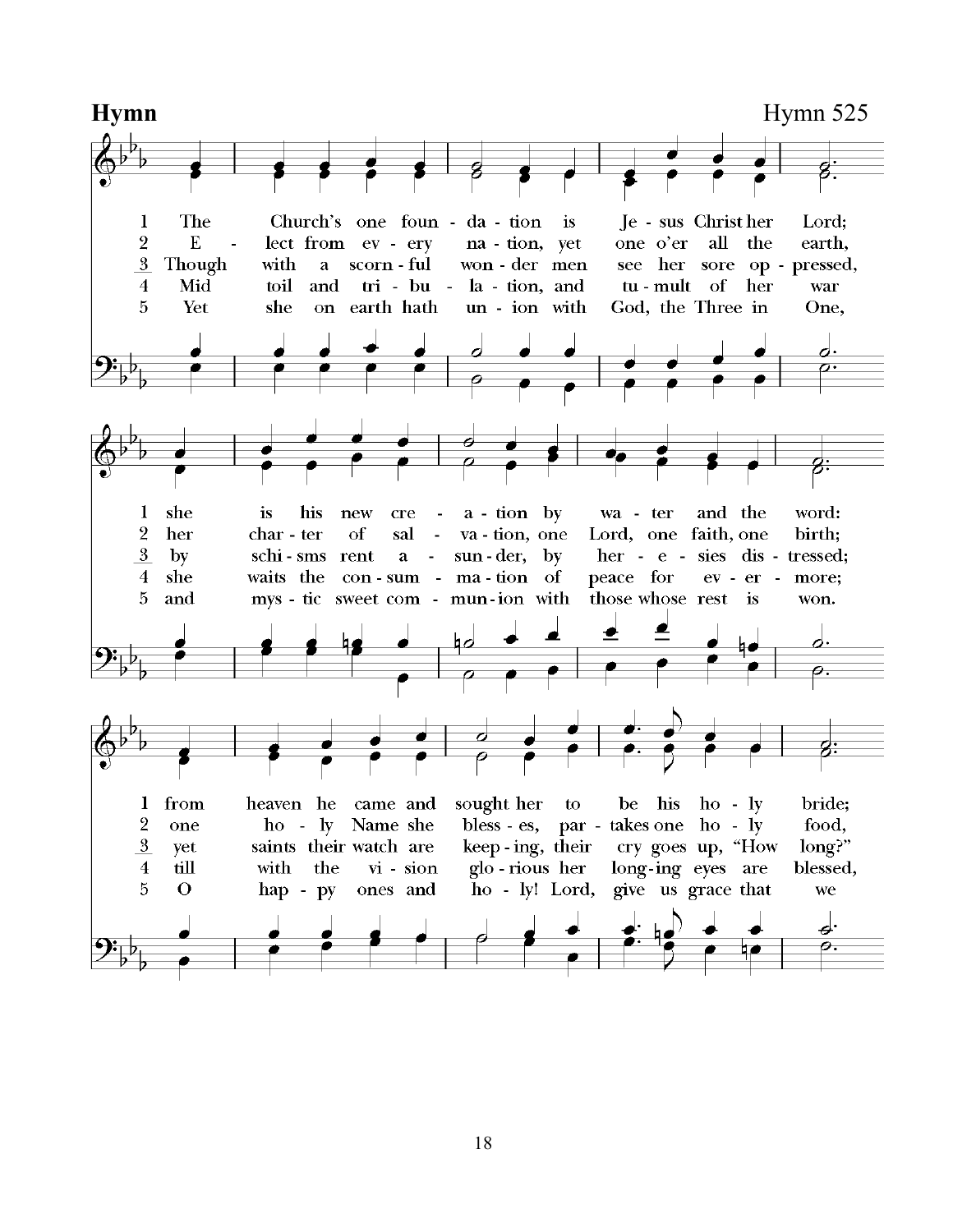

#### **Dismissal**

*Celebrant* Let us go forth into the world, rejoicing in the power of the Spirit. *People* Thanks be to God.

Postlude: "Sinfonies des Fanfares" Jean Joseph Mouret

We're glad you joined us this Sunday! If you'd like to learn more about T+SP, please feel free to contact us using the information below or visit our website: trinity-stpeters.org

| Clergy:<br>Director of Music: | The Reverend Izabella Sempari, priest@trinity-stpeters.org<br>Robert Gurney, Robertgurney $11$ ( $@g$ mail.com |
|-------------------------------|----------------------------------------------------------------------------------------------------------------|
| Bishop's Committee:           | Mike Chambers (Senior Warden), mcham31153@aol.com                                                              |
|                               |                                                                                                                |
|                               | Steve Roger (Junior Warden), srogerinsf@yahoo.com                                                              |
|                               | Scott DeBonville (Treasurer), skdebonz@gmail.com                                                               |
|                               | Sandy Kameron (Secretary), singsonsunday@earthlink.net                                                         |
|                               | Louis Cortellesso, louis@linensociety.com                                                                      |
|                               | Paul Nettelmann, paulnettelmann@sbcglobal.net                                                                  |
| <b>Assistant Secretary:</b>   | Lois M. Webb, $lodisgt@yahoo.com$                                                                              |
| Lay Eucharistic Minister:     | Steven De Gracia, quenteamor@hotmail.com                                                                       |
| Altar Guild:                  | Jay Hoffman, jlh0747@yahoo.com                                                                                 |
| Rota:                         | Cynthia Cravens, yarewe sf@yahoo.com                                                                           |
| Newsletter:                   | Patrick Andersen, pwandersen@yahoo.com                                                                         |
| Open Cathedral:               | Bruce and Joyce Huston, BruceHuston@aaahawk.com                                                                |
| Vital and Thriving:           | George Teekell, $george@trinity-stpeters.org$                                                                  |